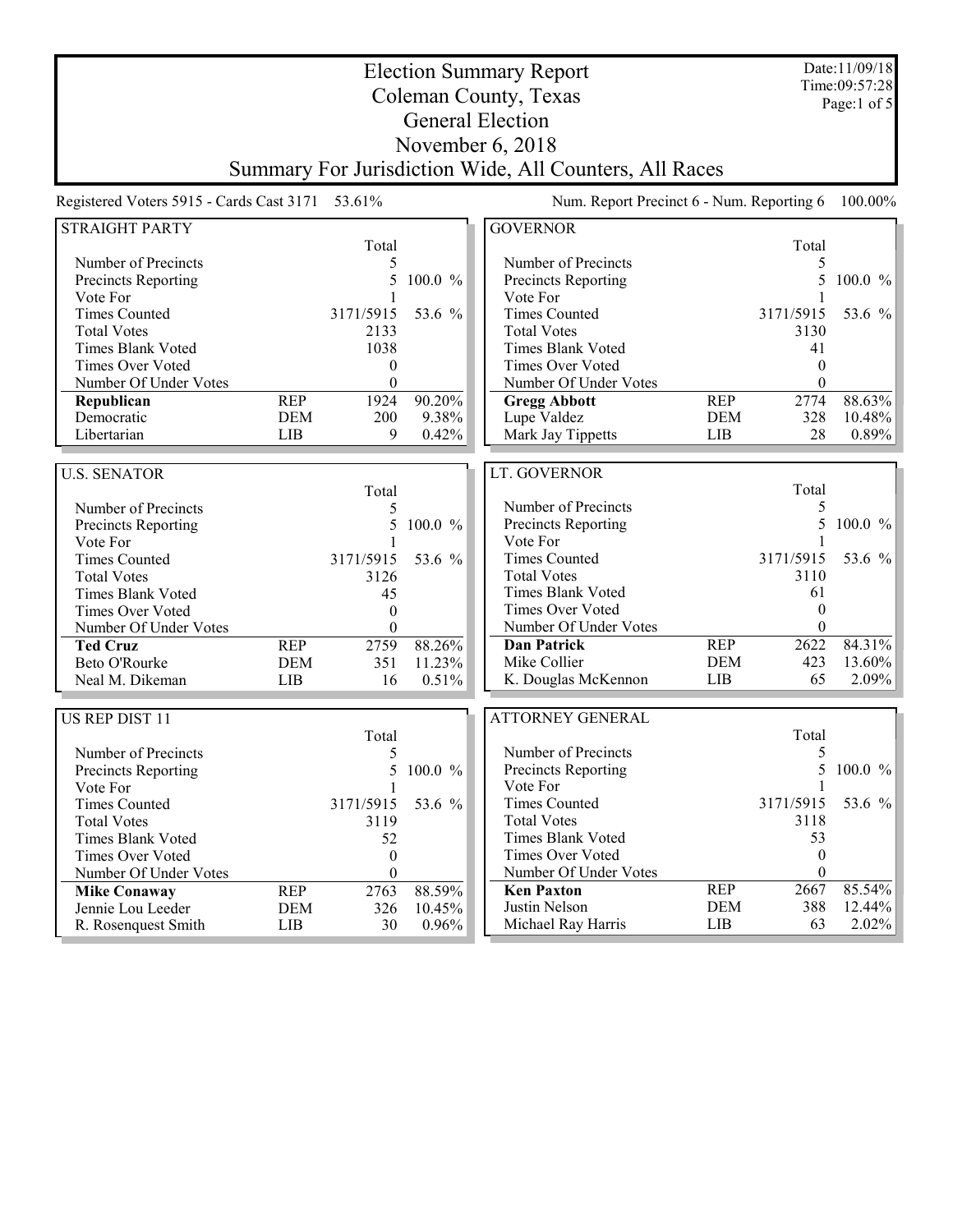|                                                  |            | Date:11/09/18                     |           |                                                        |            |                           |            |  |  |
|--------------------------------------------------|------------|-----------------------------------|-----------|--------------------------------------------------------|------------|---------------------------|------------|--|--|
|                                                  |            | Time:09:57:28<br>Page: $2$ of $5$ |           |                                                        |            |                           |            |  |  |
| Coleman County, Texas<br><b>General Election</b> |            |                                   |           |                                                        |            |                           |            |  |  |
| November $6, 2018$                               |            |                                   |           |                                                        |            |                           |            |  |  |
|                                                  |            |                                   |           |                                                        |            |                           |            |  |  |
|                                                  |            |                                   |           | Summary For Jurisdiction Wide, All Counters, All Races |            |                           |            |  |  |
| Registered Voters 5915 - Cards Cast 3171 53.61%  |            |                                   |           | Num. Report Precinct 6 - Num. Reporting 6              |            |                           | 100.00%    |  |  |
| <b>COMPTROLLER OF PUBLIC</b>                     |            |                                   |           | RAILROAD COMM                                          |            |                           |            |  |  |
| <b>ACCOUNTS</b>                                  |            | Total                             |           |                                                        |            | Total                     |            |  |  |
| Number of Precincts<br>Precincts Reporting       |            | 5<br>5                            | 100.0 %   | Number of Precincts<br>Precincts Reporting             |            | 5<br>5                    | $100.0 \%$ |  |  |
| Vote For                                         |            |                                   |           | Vote For                                               |            |                           |            |  |  |
| <b>Times Counted</b>                             |            | 3171/5915                         | 53.6 %    | <b>Times Counted</b>                                   |            | 3171/5915                 | 53.6 %     |  |  |
| <b>Total Votes</b>                               |            | 3105                              |           | <b>Total Votes</b>                                     |            | 3107                      |            |  |  |
| Times Blank Voted                                |            | 66                                |           | Times Blank Voted                                      |            | 64                        |            |  |  |
| Times Over Voted                                 |            | $\theta$                          |           | Times Over Voted                                       |            | $\theta$                  |            |  |  |
| Number Of Under Votes                            |            | $\theta$                          |           | Number Of Under Votes                                  |            | $\theta$                  |            |  |  |
| <b>Glenn Hegar</b>                               | <b>REP</b> | 2719                              | 87.57%    | <b>Christi Craddick</b>                                | <b>REP</b> | 2695                      | 86.74%     |  |  |
| Joi Chevalier                                    | <b>DEM</b> | 327                               | 10.53%    | Roman McAllen                                          | <b>DEM</b> | 334                       | 10.75%     |  |  |
| <b>Ben Sanders</b>                               | <b>LIB</b> | 59                                | 1.90%     | Mike Wright                                            | LIB        | 78                        | 2.51%      |  |  |
| COMM OF THE GENERAL LAND                         |            |                                   |           | JUSTICE, SUPREME COURT, PLACE                          |            |                           |            |  |  |
| <b>OFFICE</b>                                    |            | Total                             |           |                                                        |            | Total                     |            |  |  |
| Number of Precincts                              |            | 5                                 |           | Number of Precincts                                    |            | 5                         |            |  |  |
| Precincts Reporting                              |            | 5                                 | 100.0 %   | Precincts Reporting                                    |            | 5                         | 100.0 $%$  |  |  |
| Vote For                                         |            |                                   |           | Vote For                                               |            |                           |            |  |  |
| <b>Times Counted</b>                             |            | 3171/5915                         | 53.6 %    | <b>Times Counted</b>                                   |            | 3171/5915                 | 53.6 %     |  |  |
| <b>Total Votes</b><br><b>Times Blank Voted</b>   |            | 3102<br>69                        |           | <b>Total Votes</b><br><b>Times Blank Voted</b>         |            | 3091<br>80                |            |  |  |
| Times Over Voted                                 |            | $\theta$                          |           | Times Over Voted                                       |            | $\theta$                  |            |  |  |
| Number Of Under Votes                            |            | $\theta$                          |           | Number Of Under Votes                                  |            | $\theta$                  |            |  |  |
| George P. Bush                                   | <b>REP</b> | 2653                              | 85.53%    | <b>Jimmy Blacklock</b>                                 | <b>REP</b> | 2725                      | 88.16%     |  |  |
| Miguel Suazo                                     | <b>DEM</b> | 343                               | 11.06%    | Steven Kirkland                                        | <b>DEM</b> | 366                       | 11.84%     |  |  |
| Matt Pina                                        | LIB        | 106                               | 3.42%     |                                                        |            |                           |            |  |  |
|                                                  |            |                                   |           | JUSTICE, SUPREME COURT, PLACE                          |            |                           |            |  |  |
| <b>COMM OF AGRICULTURE</b>                       |            |                                   |           | 4                                                      |            | Total                     |            |  |  |
|                                                  |            | Total                             |           | Number of Precincts                                    |            | 5                         |            |  |  |
| Number of Precincts                              |            | 5                                 |           | Precincts Reporting                                    |            |                           | 5 100.0 %  |  |  |
| <b>Precincts Reporting</b><br>Vote For           |            |                                   | 5 100.0 % | Vote For<br><b>Times Counted</b>                       |            | $\mathbf{1}$<br>3171/5915 | 53.6 %     |  |  |
| <b>Times Counted</b>                             |            | 3171/5915                         | 53.6 %    | <b>Total Votes</b>                                     |            | 3088                      |            |  |  |
| <b>Total Votes</b>                               |            | 3107                              |           | <b>Times Blank Voted</b>                               |            | 83                        |            |  |  |
| Times Blank Voted                                |            | 64                                |           | Times Over Voted                                       |            | $\mathbf{0}$              |            |  |  |
| Times Over Voted                                 |            | $\boldsymbol{0}$                  |           | Number Of Under Votes                                  |            | $\mathbf{0}$              |            |  |  |
| Number Of Under Votes                            |            | $\boldsymbol{0}$                  |           | <b>John Devine</b>                                     | <b>REP</b> | 2739                      | 88.70%     |  |  |
| <b>Sid Miller</b>                                | <b>REP</b> | 2699                              | 86.87%    | R.K. Sandill                                           | <b>DEM</b> | 349                       | 11.30%     |  |  |
| Kim Olson                                        | <b>DEM</b> | 349                               | 11.23%    |                                                        |            |                           |            |  |  |
| Richard Carpenter                                | <b>LIB</b> | 59                                | 1.90%     | JUSTICE, SUPREME COURT, PLACE                          |            |                           |            |  |  |
|                                                  |            |                                   |           | 6<br>Number of Precincts                               |            | Total                     |            |  |  |
|                                                  |            |                                   |           | Precincts Reporting                                    |            | 5<br>5                    | 100.0 %    |  |  |
|                                                  |            |                                   |           | Vote For                                               |            |                           |            |  |  |
|                                                  |            |                                   |           | <b>Times Counted</b>                                   |            | 3171/5915                 | 53.6 %     |  |  |
|                                                  |            |                                   |           | <b>Total Votes</b>                                     |            | 3079                      |            |  |  |
|                                                  |            |                                   |           | Times Blank Voted                                      |            | 92                        |            |  |  |
|                                                  |            |                                   |           | Times Over Voted                                       |            | $\theta$                  |            |  |  |
|                                                  |            |                                   |           | Number Of Under Votes                                  |            | $\theta$                  |            |  |  |
|                                                  |            |                                   |           | <b>Jeff Brown</b>                                      | <b>REP</b> | 2736                      | 88.86%     |  |  |
|                                                  |            |                                   |           | Kathy Cheng                                            | <b>DEM</b> | 343                       | $11.14\%$  |  |  |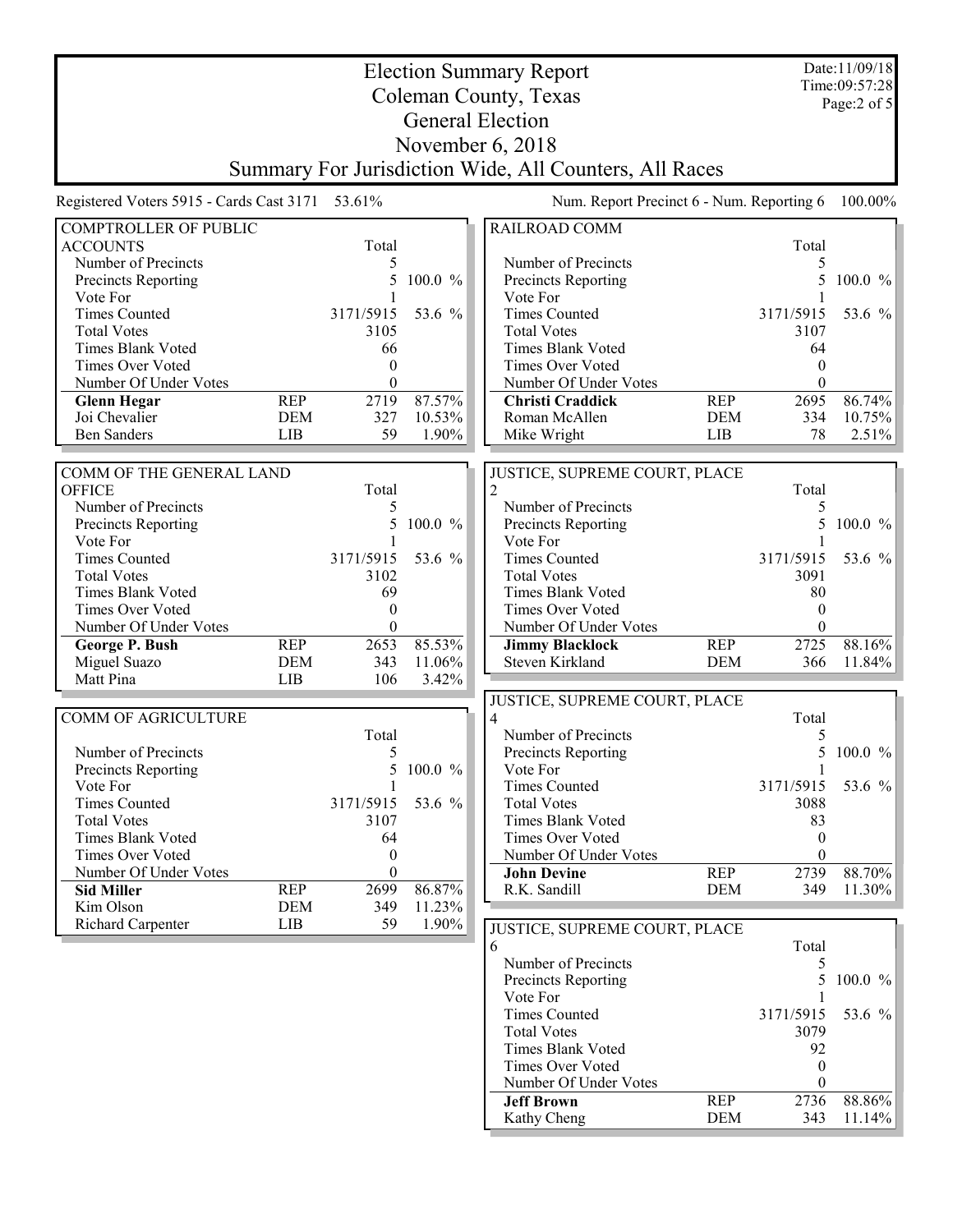|                                                        |                          | Date:11/09/18<br>Time:09:57:28 |                                           |                              |            |           |              |  |  |
|--------------------------------------------------------|--------------------------|--------------------------------|-------------------------------------------|------------------------------|------------|-----------|--------------|--|--|
| Coleman County, Texas                                  |                          |                                |                                           |                              |            |           | Page: 3 of 5 |  |  |
| <b>General Election</b>                                |                          |                                |                                           |                              |            |           |              |  |  |
|                                                        |                          |                                |                                           |                              |            |           |              |  |  |
| November 6, 2018                                       |                          |                                |                                           |                              |            |           |              |  |  |
| Summary For Jurisdiction Wide, All Counters, All Races |                          |                                |                                           |                              |            |           |              |  |  |
| Registered Voters 5915 - Cards Cast 3171 53.61%        |                          |                                | Num. Report Precinct 6 - Num. Reporting 6 |                              |            | 100.00%   |              |  |  |
| PRESIDING JUDGE, COURT OF                              |                          |                                |                                           | CHIEF JUSTICE, 11TH COURT OF |            |           |              |  |  |
| <b>CRIMINAL APPEALS</b>                                |                          | Total                          |                                           | <b>APPEALS DISTRICT</b>      |            | Total     |              |  |  |
| Number of Precincts                                    |                          | 5                              |                                           | Number of Precincts          |            |           |              |  |  |
| Precincts Reporting                                    |                          | 5                              | 100.0 %                                   | Precincts Reporting          |            |           | 100.0 %      |  |  |
| Vote For                                               |                          |                                |                                           | Vote For                     |            |           |              |  |  |
| <b>Times Counted</b>                                   |                          | 3171/5915                      | 53.6 %                                    | <b>Times Counted</b>         |            | 3171/5915 | 53.6 %       |  |  |
| <b>Total Votes</b>                                     |                          | 3089                           |                                           | <b>Total Votes</b>           |            | 2821      |              |  |  |
| <b>Times Blank Voted</b>                               |                          | 82                             |                                           | Times Blank Voted            |            | 350       |              |  |  |
| Times Over Voted                                       |                          | $\theta$<br>0                  |                                           | <b>Times Over Voted</b>      |            | 0<br>0    |              |  |  |
| Number Of Under Votes                                  |                          |                                |                                           | Number Of Under Votes        |            |           |              |  |  |
| <b>Sharon Keller</b><br>Maria T. Jackson               | <b>REP</b><br><b>DEM</b> | 2708<br>330                    | 87.67%<br>10.68%                          | <b>John Bailey</b>           | <b>REP</b> |           | 2821 100.00% |  |  |
| WilliamB.Strange III                                   | <b>LIB</b>               | 51                             | 1.65%                                     |                              |            |           |              |  |  |
|                                                        |                          |                                |                                           | <b>COUNTY JUDGE</b>          |            | Total     |              |  |  |
| JUDGE, COURT OF CRIMINAL                               |                          |                                |                                           | Number of Precincts          |            | 5         |              |  |  |
| <b>APPEALS PLACE 7</b>                                 |                          | Total                          |                                           | Precincts Reporting          |            | 5         | $100.0 \%$   |  |  |
| Number of Precincts                                    |                          | 5                              |                                           | Vote For                     |            |           |              |  |  |
| Precincts Reporting                                    |                          | 5                              | 100.0 %                                   | <b>Times Counted</b>         |            | 3150/5915 | 53.3 %       |  |  |
| Vote For                                               |                          |                                |                                           | <b>Total Votes</b>           |            | 2831      |              |  |  |
| <b>Times Counted</b>                                   |                          | 3171/5915                      | 53.6 %                                    | <b>Times Blank Voted</b>     |            | 319       |              |  |  |
| <b>Total Votes</b>                                     |                          | 3078                           |                                           | <b>Times Over Voted</b>      |            | $\theta$  |              |  |  |
| Times Blank Voted                                      |                          | 93                             |                                           | Number Of Under Votes        |            |           |              |  |  |
| Times Over Voted                                       |                          | $\theta$                       |                                           | <b>Billy Bledsoe</b>         | <b>REP</b> |           | 2831 100.00% |  |  |
| Number Of Under Votes                                  |                          | $\theta$                       |                                           |                              |            |           |              |  |  |
| <b>Barbara ParkerHervey</b>                            | <b>REP</b>               | 2736                           | 88.89%                                    | DISTRICT CLERK               |            |           |              |  |  |
| Ramona Franklin                                        | DEM                      | 342                            | $11.11\%$                                 |                              |            | Total     |              |  |  |
|                                                        |                          |                                |                                           | Number of Precincts          |            | 5         |              |  |  |
| JUDGE, COURT OF CRIMINAL                               |                          |                                |                                           | Precincts Reporting          |            |           | 100.0 %      |  |  |
| <b>APPEALS PLACE 8</b>                                 |                          | Total                          |                                           | Vote For                     |            |           |              |  |  |
| Number of Precincts                                    |                          | 5                              |                                           | <b>Times Counted</b>         |            | 3150/5915 | 53.3 %       |  |  |
| <b>Precincts Reporting</b>                             |                          |                                | 5 100.0 %                                 | <b>Total Votes</b>           |            | 2846      |              |  |  |
| Vote For                                               |                          |                                |                                           | <b>Times Blank Voted</b>     |            | 304       |              |  |  |
| <b>Times Counted</b>                                   |                          | 3171/5915                      | 53.6 %                                    | Times Over Voted             |            | $\bf{0}$  |              |  |  |
| <b>Total Votes</b>                                     |                          | 2954                           |                                           | Number Of Under Votes        |            | $\theta$  |              |  |  |
| Times Blank Voted                                      |                          | 217                            |                                           | <b>Darlene Huddle</b>        | <b>REP</b> |           | 2846 100.00% |  |  |
| Times Over Voted                                       |                          | 0                              |                                           |                              |            |           |              |  |  |
| Number Of Under Votes                                  |                          | $\boldsymbol{0}$               |                                           | <b>COUNTY CLERK</b>          |            |           |              |  |  |
| <b>Michelle Slaughter</b>                              | <b>REP</b>               | 2748                           | 93.03%                                    |                              |            | Total     |              |  |  |
| Mark Ash                                               | LIB                      | 206                            | 6.97%                                     | Number of Precincts          |            | 5         |              |  |  |
|                                                        |                          |                                |                                           | Precincts Reporting          |            | 5         | $100.0 \%$   |  |  |
| STATE REPRESENTATIVE, DIST 60                          |                          |                                |                                           | Vote For                     |            |           |              |  |  |
|                                                        |                          | Total                          |                                           | <b>Times Counted</b>         |            | 3150/5915 | 53.3 %       |  |  |
| Number of Precincts                                    |                          | 5                              |                                           | <b>Total Votes</b>           |            | 2867      |              |  |  |
| Precincts Reporting                                    |                          | 5                              | 100.0 %                                   | <b>Times Blank Voted</b>     |            | 283       |              |  |  |
| Vote For                                               |                          |                                |                                           | Times Over Voted             |            | $\theta$  |              |  |  |
| <b>Times Counted</b>                                   |                          | 3171/5915                      | 53.6 %                                    | Number Of Under Votes        |            | $\Omega$  |              |  |  |
| <b>Total Votes</b>                                     |                          | 2827                           |                                           | <b>Stacey Mendoza</b>        | <b>REP</b> |           | 2867 100.00% |  |  |
| Times Blank Voted                                      |                          | 344                            |                                           |                              |            |           |              |  |  |
| Times Over Voted                                       |                          | 0                              |                                           |                              |            |           |              |  |  |
| Number Of Under Votes                                  |                          | 0                              |                                           |                              |            |           |              |  |  |
| <b>Mike Lang</b>                                       | <b>REP</b>               |                                | 2827 100.00%                              |                              |            |           |              |  |  |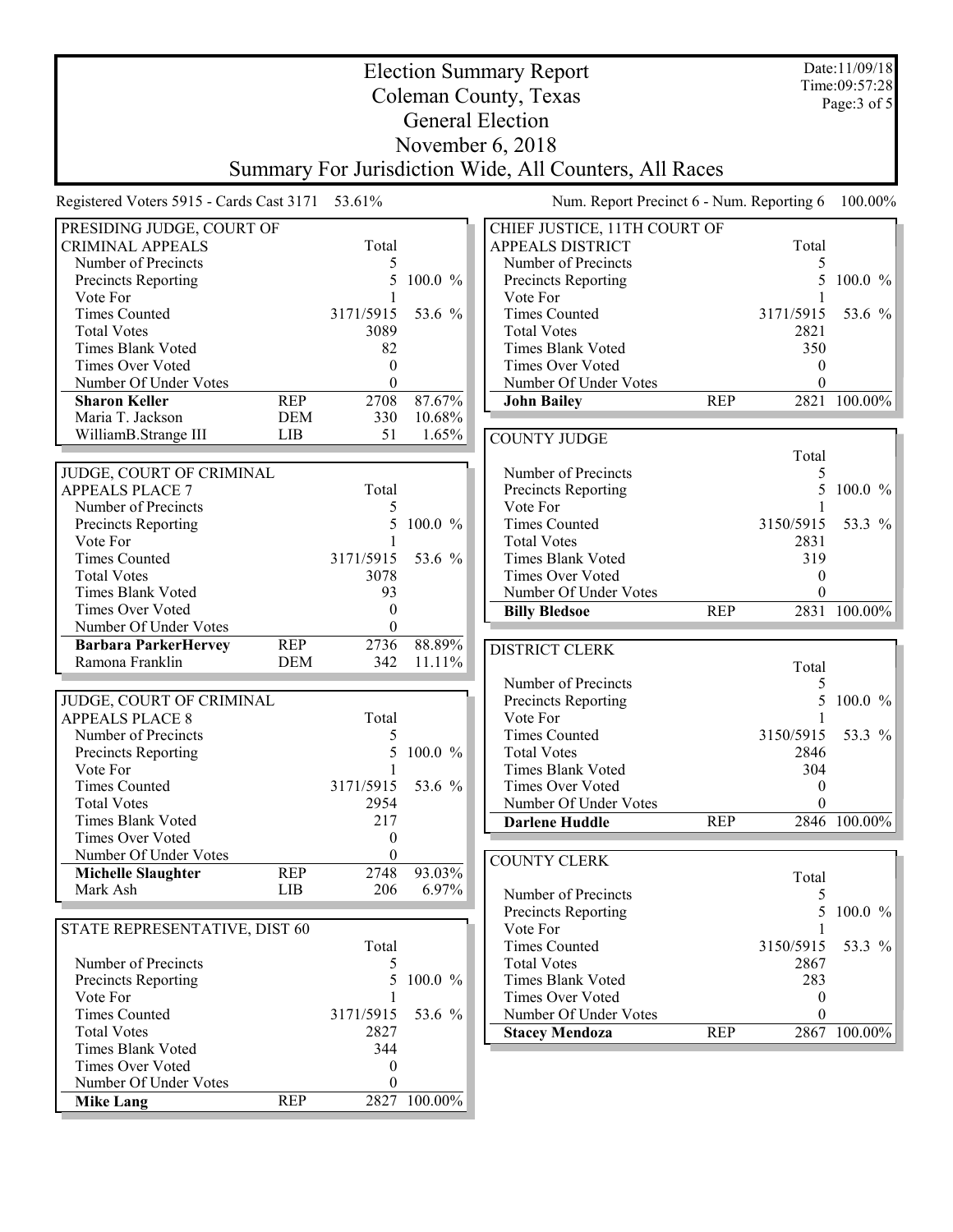| <b>Election Summary Report</b>                  |            |                |              |                                                        |              | Date:11/09/18<br>Time:09:57:28 |
|-------------------------------------------------|------------|----------------|--------------|--------------------------------------------------------|--------------|--------------------------------|
|                                                 |            |                |              | Coleman County, Texas                                  |              | Page:4 of 5                    |
|                                                 |            |                |              | <b>General Election</b>                                |              |                                |
|                                                 |            |                |              |                                                        |              |                                |
|                                                 |            |                |              | November $6, 2018$                                     |              |                                |
|                                                 |            |                |              | Summary For Jurisdiction Wide, All Counters, All Races |              |                                |
| Registered Voters 5915 - Cards Cast 3171 53.61% |            |                |              | Num. Report Precinct 6 - Num. Reporting 6              |              | 100.00%                        |
| <b>COUNTY TREASURER</b>                         |            |                |              | <b>CONSTABLE</b>                                       |              |                                |
|                                                 |            | Total          |              |                                                        | Total        |                                |
| Number of Precincts                             |            | 5              |              | Number of Precincts                                    | 5            |                                |
| Precincts Reporting                             |            | 5              | 100.0 %      | Precincts Reporting                                    | 5            | $100.0 \%$                     |
| Vote For                                        |            |                |              | Vote For                                               |              |                                |
| <b>Times Counted</b>                            |            | 3150/5915      | 53.3 %       | <b>Times Counted</b>                                   | 3150/5915    | 53.3 %                         |
| <b>Total Votes</b>                              |            | 2852           |              | <b>Total Votes</b>                                     | 334          |                                |
| Times Blank Voted                               |            | 298            |              | Times Blank Voted                                      | 2816         |                                |
| Times Over Voted                                |            | $\theta$       |              | <b>Times Over Voted</b>                                | $\theta$     |                                |
| Number Of Under Votes                           |            | $\theta$       |              | Number Of Under Votes                                  | $\Omega$     |                                |
| <b>Jerri Ann Chambers</b>                       | <b>REP</b> |                | 2852 100.00% | Write-in Votes                                         |              | 334 100.00%                    |
| COUNTY COMM, PCT 2                              |            |                |              | Panther Creek CISD Board of Trustees                   |              |                                |
|                                                 |            | Total          |              | Place 2                                                | Total        |                                |
| Number of Precincts                             |            | 2              |              | Number of Precincts                                    | 6            |                                |
| Precincts Reporting                             |            | $\overline{2}$ | 100.0 %      | Precincts Reporting                                    | 6            | $100.0 \%$                     |
| Vote For                                        |            | 1              |              | Vote For                                               |              |                                |
| <b>Times Counted</b>                            |            | 857/1581       | 54.2 %       | <b>Times Counted</b>                                   | 542/0        |                                |
| <b>Total Votes</b>                              |            | 761            |              | <b>Total Votes</b>                                     | 329          |                                |
| Times Blank Voted                               |            | 96             |              | Times Blank Voted                                      | 213          |                                |
| Times Over Voted                                |            | $\theta$       |              | Times Over Voted                                       | $\mathbf{0}$ |                                |
| Number Of Under Votes                           |            | $\theta$       |              | Number Of Under Votes                                  | $\theta$     |                                |
| <b>Rick Beal</b>                                | <b>REP</b> |                | 761 100.00%  | <b>Galen Hoelscher</b>                                 |              | 329 100.00%                    |
|                                                 |            |                |              |                                                        |              |                                |
| COUNTY COMM, PCT 4                              |            |                |              | Panther Creek CISD Board of Trustees -                 |              |                                |
|                                                 |            | Total          |              | Place 3<br>Number of Precincts                         | Total        |                                |
| Number of Precincts                             |            |                | 100.0 %      |                                                        | 6            | $100.0 \%$                     |
| Precincts Reporting<br>Vote For                 |            |                |              | Precincts Reporting<br>Vote For                        | 6            |                                |
| <b>Times Counted</b>                            |            | 857/1492       | 57.4 %       | <b>Times Counted</b>                                   | 542/0        |                                |
| <b>Total Votes</b>                              |            | 767            |              | <b>Total Votes</b>                                     | 349          |                                |
| Times Blank Voted                               |            | 90             |              | Times Blank Voted                                      | 193          |                                |
| <b>Times Over Voted</b>                         |            | $\theta$       |              | <b>Times Over Voted</b>                                | $\mathbf{0}$ |                                |
| Number Of Under Votes                           |            | $\theta$       |              | Number Of Under Votes                                  | $\theta$     |                                |
| <b>Alan Davis</b>                               | <b>REP</b> |                | 767 100.00%  | <b>Ricky Davis</b>                                     |              | 349 100.00%                    |
|                                                 |            |                |              |                                                        |              |                                |
| <b>JUSTICE OF THE PEACE</b>                     |            | Total          |              | Panther Creek CISD Board of Trustees -<br>Place 5      | Total        |                                |
| Number of Precincts                             |            | 5              |              | Number of Precincts                                    | 6            |                                |
| Precincts Reporting                             |            | 5.             | $100.0 \%$   | Precincts Reporting                                    | 6            | $100.0\%$                      |
| Vote For                                        |            |                |              | Vote For                                               |              |                                |
| <b>Times Counted</b>                            |            | 3150/5915      | 53.3 %       | <b>Times Counted</b>                                   | 542/0        |                                |
| <b>Total Votes</b>                              |            | 2846           |              | <b>Total Votes</b>                                     | 338          |                                |
| Times Blank Voted                               |            | 304            |              | Times Blank Voted                                      | 204          |                                |
| Times Over Voted                                |            | $\theta$       |              | Times Over Voted                                       | $\mathbf{0}$ |                                |
| Number Of Under Votes                           |            | $\theta$       |              | Number Of Under Votes                                  | $\theta$     |                                |
| <b>Robert Jeff Nash</b>                         | <b>REP</b> |                | 2846 100.00% | <b>Jay Dalton</b>                                      |              | 338 100.00%                    |
|                                                 |            |                |              |                                                        |              |                                |